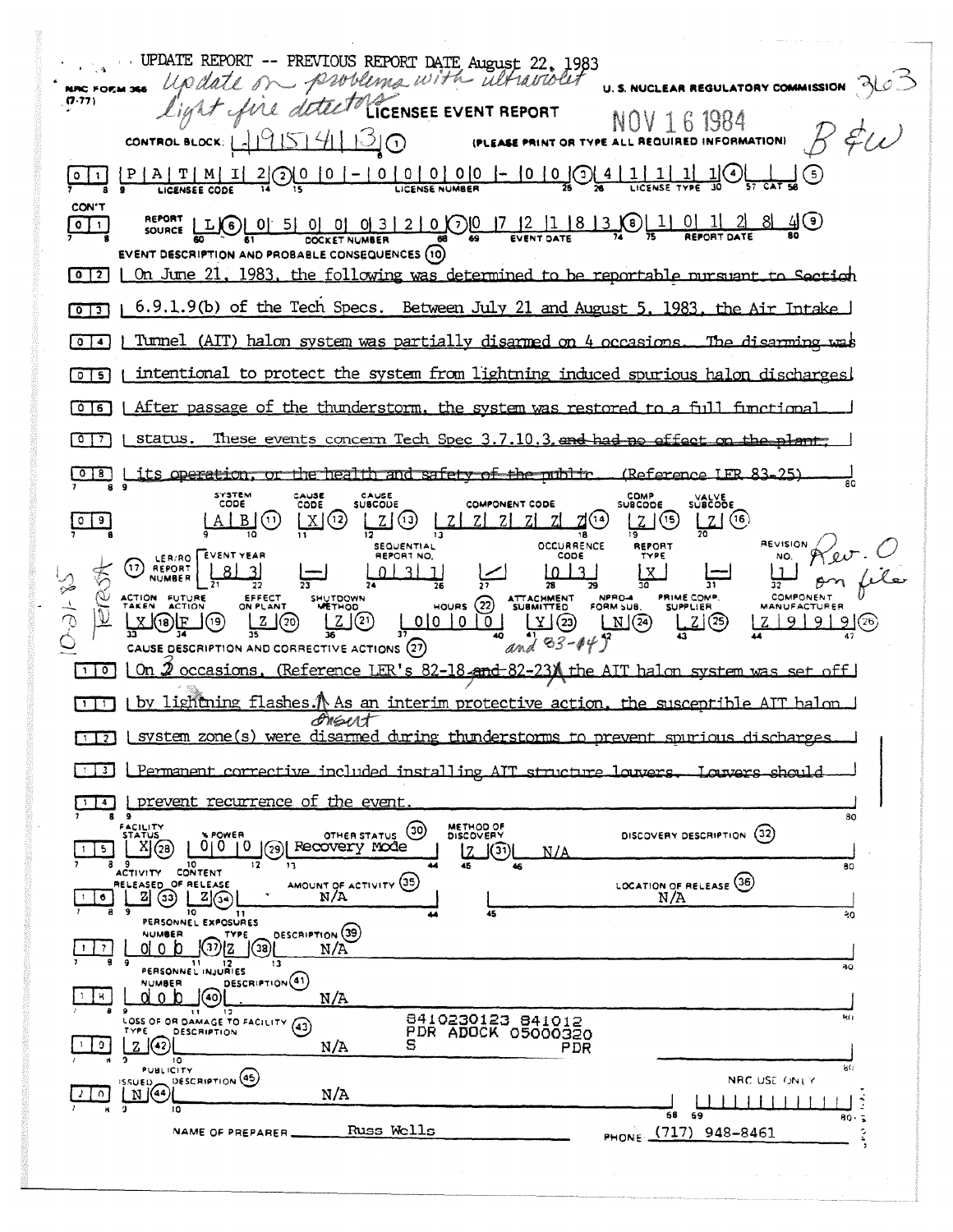Attachment 2 4410-84-L-0045

### LER 83-031/03X-1 EVENT DATE - July 21, 1983

### EXPLANATION OF THE OCCURRENCE

As a result of discussions with Nuclear Regulatory Commission TMI Program Office personnel, on June 21, 1983, the events described below were determined to be reportable pursuant to the requirements of the TMI-2 Technical Specifications.

On the indicated dates, part of the TMI-2 Air Intake Tunnel (AIT) Halon System was disarmed.

| Date and lime Disarmed     | Date and lime Returned to Service |
|----------------------------|-----------------------------------|
|                            |                                   |
| July 21, 1983, 1930 hours  | July 21, 1983, 2230 hours         |
| July 23, 1983, 2140 hours  | July 24, 1983, 0400 hours         |
| July 30, 1983, 2100 hours  | July 30, 1983, 2126 hours         |
| August 5, 1983, 1645 hours | August 5, 1983, 2107 hours        |

Date and Time Disarmed Date and Time Returned to Service

The disarming was limited to the zone(s), typically 1 or 2 of 4, susceptible to being tripped by local electrical storm activity (lightning). In addition, the zones were disarmed only to the extent that the automatic halon discharge in the given zone(s) was disarmed. All the remaining system functions remained operational, i.e., detection, trip signals, alarm functions, and trip interlocks with 1) the Air Intake Tunnel water deluge system, 2) the Air Intake Tunnel isolation dampers, and 3) the Auxiliary Building and Fuel Handling Building Ventilation Systems. This event is considered reportable pursuant to Section 6.9.1.9(b) due to entry into the compliance with the requirements of the Action Statement for Technical Specification 3.7.10.3. This LER is similar in nature to LER 83-25.

#### II. CAUSE OF THE OCCURRENCE

The Halon System was intentionally disarmed on the above dates as a preventative measure. This was based on the Halon Systems' susceptability to being actuated by lightning flashed from  $\epsilon_{\rm b}$  thunderstorms in the vicinity of TMI-2.  $L$  The Halon System utilizes ultraviolet (UV) light and rate of pressure rise detectors to trigger the halon discharge. The UV detectors of two zones are oriented such that they may be tripped by flashes outside the Air Intake structure. (Reference LER's 82-18, 82-23, and 83-14 dated June 1, 1982, June 29, 1982, and June 6, 1983, respectively). When any zone was discharged, the AIT Halon System was declared inoperable until the discharged zone was recharged. Typically, this took 10 to 14 days as a result of the type of Halon System used and its installed arrangement. In order to avoid an extended inoperability and thereby ensure maximum availability of the AIT Halon System protective functions, part of the AIT Halon

System was disarmed as previously described during the period of time

Document ID 0017A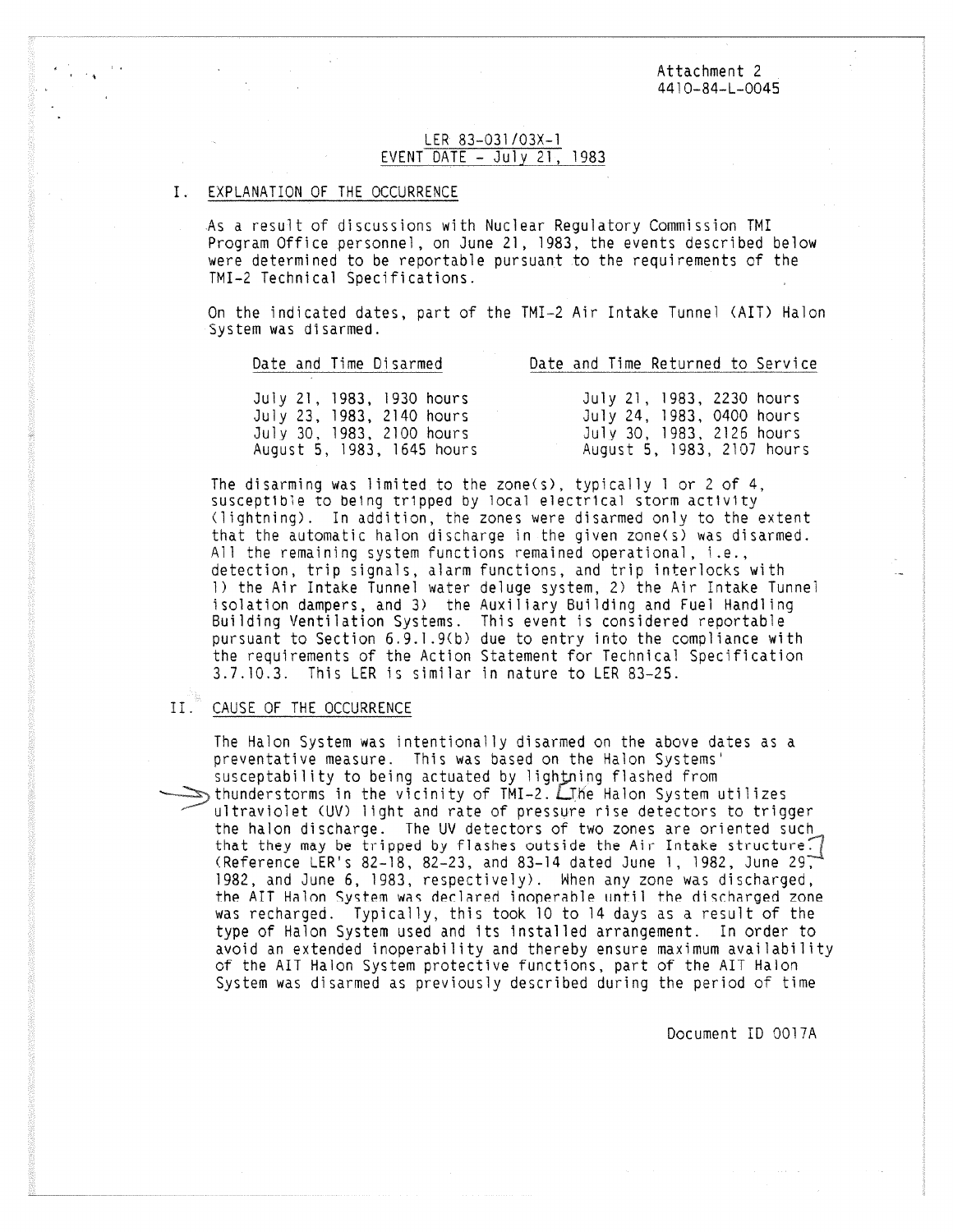Attachment 2 4410-84-L-0045

when "spurious" discharges are most likely, i.e., during thunderstorms. This action was an interim measure until a permanent corrective action was implemented.

# III. CIRCUMSTANCES SURROUNDING THE OCCURRENCE

At the time of the occurrence, the Unit 2 facility was in a long-term cold shutdown state. The reactor decay heat was being removed via loss to ambient. Throughout the event there was no effect on the Reactor Coolant System or the core.

# IV. CORRECTIVE ACTIONS TAKEN OR TO BE TAKEN

Immediate: The disarmed zone(s) was/were returned to full functional status as indicated for each occurrence.

Long-Term: Louvers were installed in the openings of the Air Intake structure on August 5, 1983. These louvers should preclude occurrences of the above events. Disarming the AIT Halon System has been discontinued.

V. COMPONENT FAILURE DATA

N/A

Document ID 0017A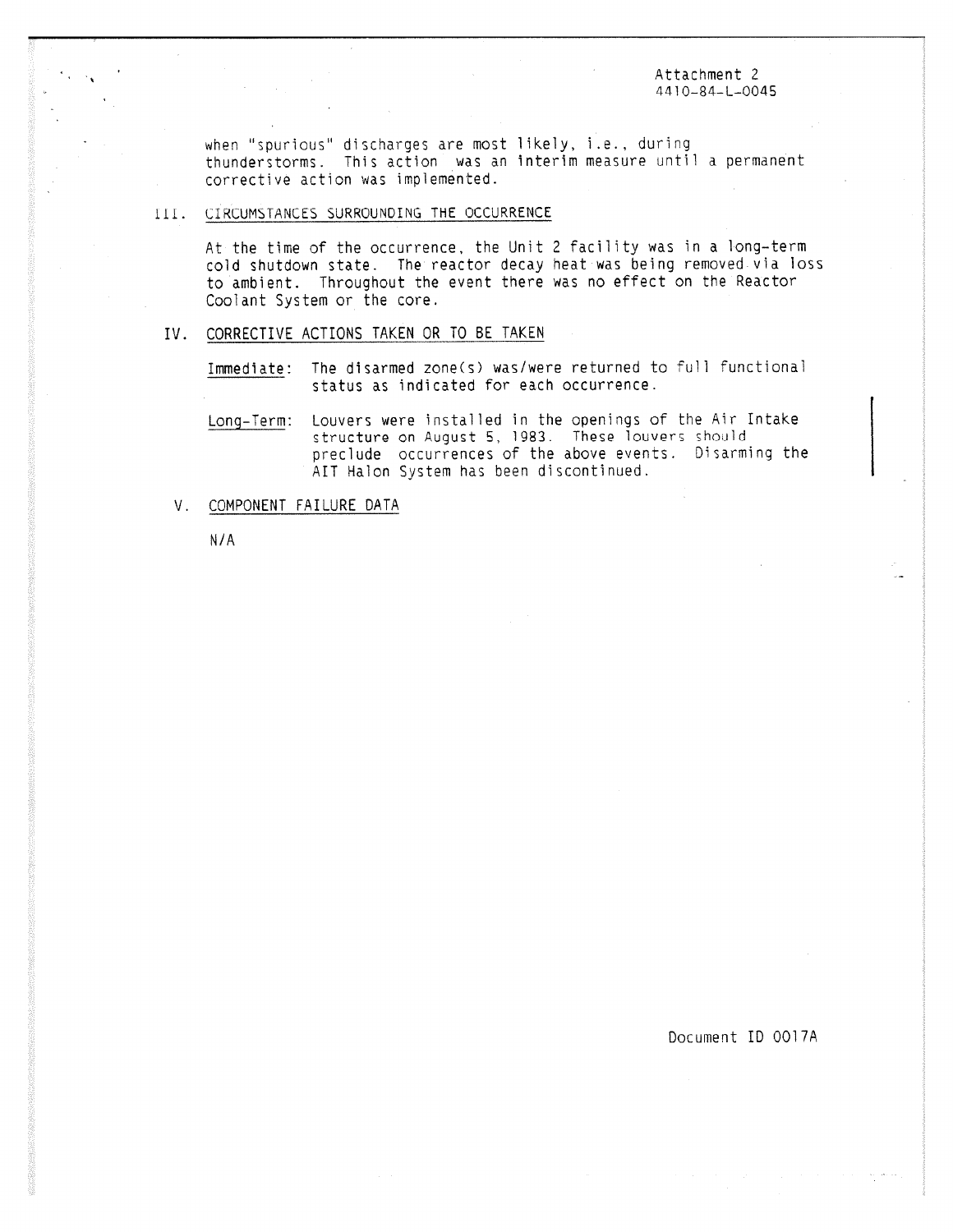

#### **GPU Nuclear Corporation**

Post Office Box 480 Route 441 South Middletown, Pennsylvania 17057-0191 717 944-7621 TELEX 84-2386 Writer's Direct Dial Number

(717) 948-8461

4410-84-L-0045 Document ID 0017A

October 12, 1984

US Nuclear Regulatory Commission Document Control Desk Washington, DC 20555

Dear Sir:

Three Mile Island Nuclear Station, Unit 2 (TMI-2) Operating License No. DPR-73 Docket No. 50-320 Updated Licensee Event Reports

The Licensee Event Reports listed in Attachment I have been updated and are enclosed as Attachment 2 to this letter.

If you have any questions concerning this information, please contact Mr. J. J. Byrne of my staff.

Sincerely,

 $H$ . R. Standerfer , 'Vice President/Director, TMI-2

FRS/RDW/jep

Attachments

- 
- cc: Regional Administrator Office of I & E, Dr. T. E. Murley Program Director - TMI Program Ofrice, Dr. 8. J. Snyder Deputy Program Director - TMI Program Office, Mr. L. H. Barrett

8410230034 841012 PDR ADOCK 05000320 PDR

GPU Nuclear Corporation is a subsidiary of the General Public Utilities Corporation

and a strategic and